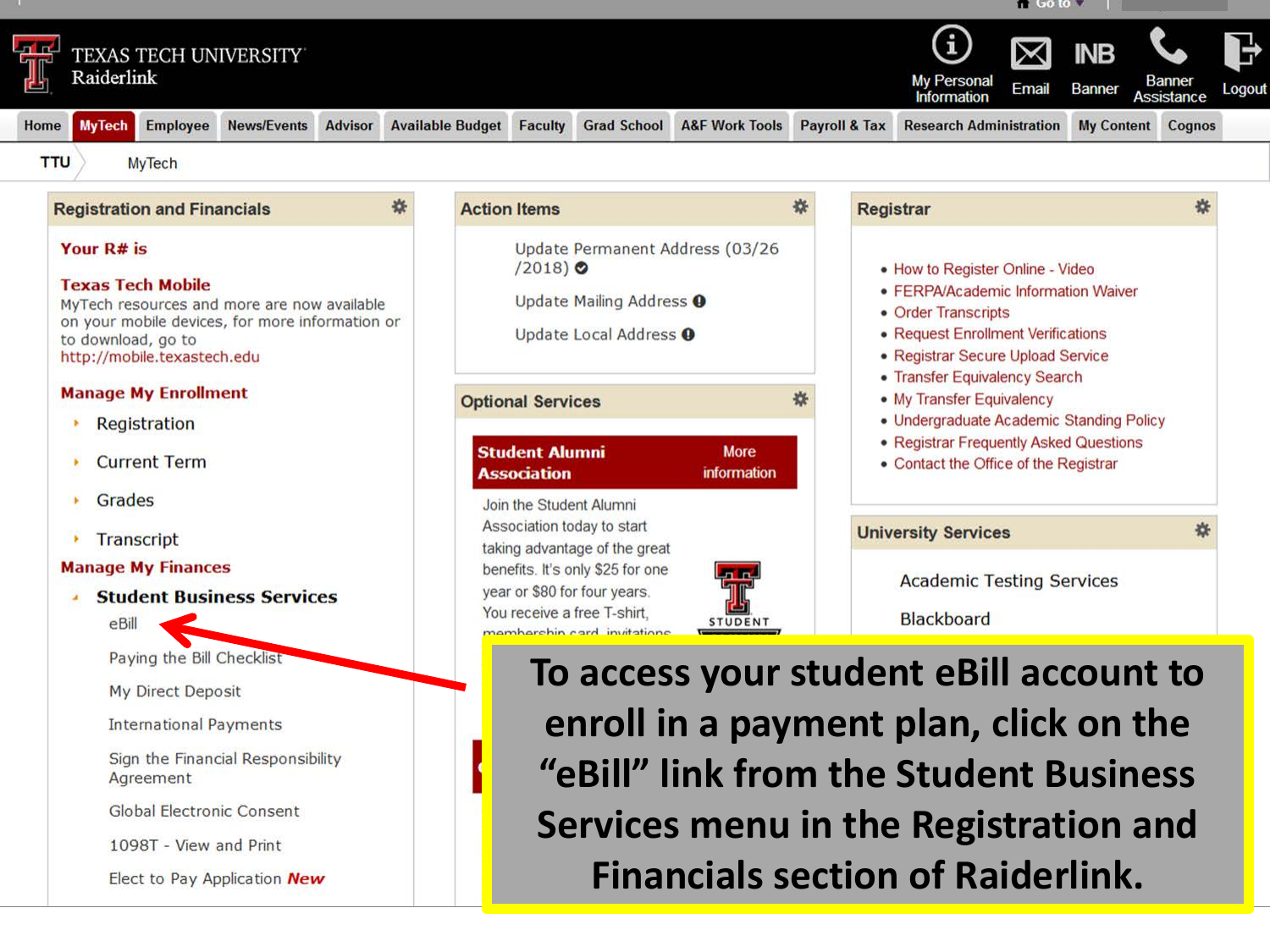

Processing, please wait...

**A new window will open. It will take a few moments for eBill to load.**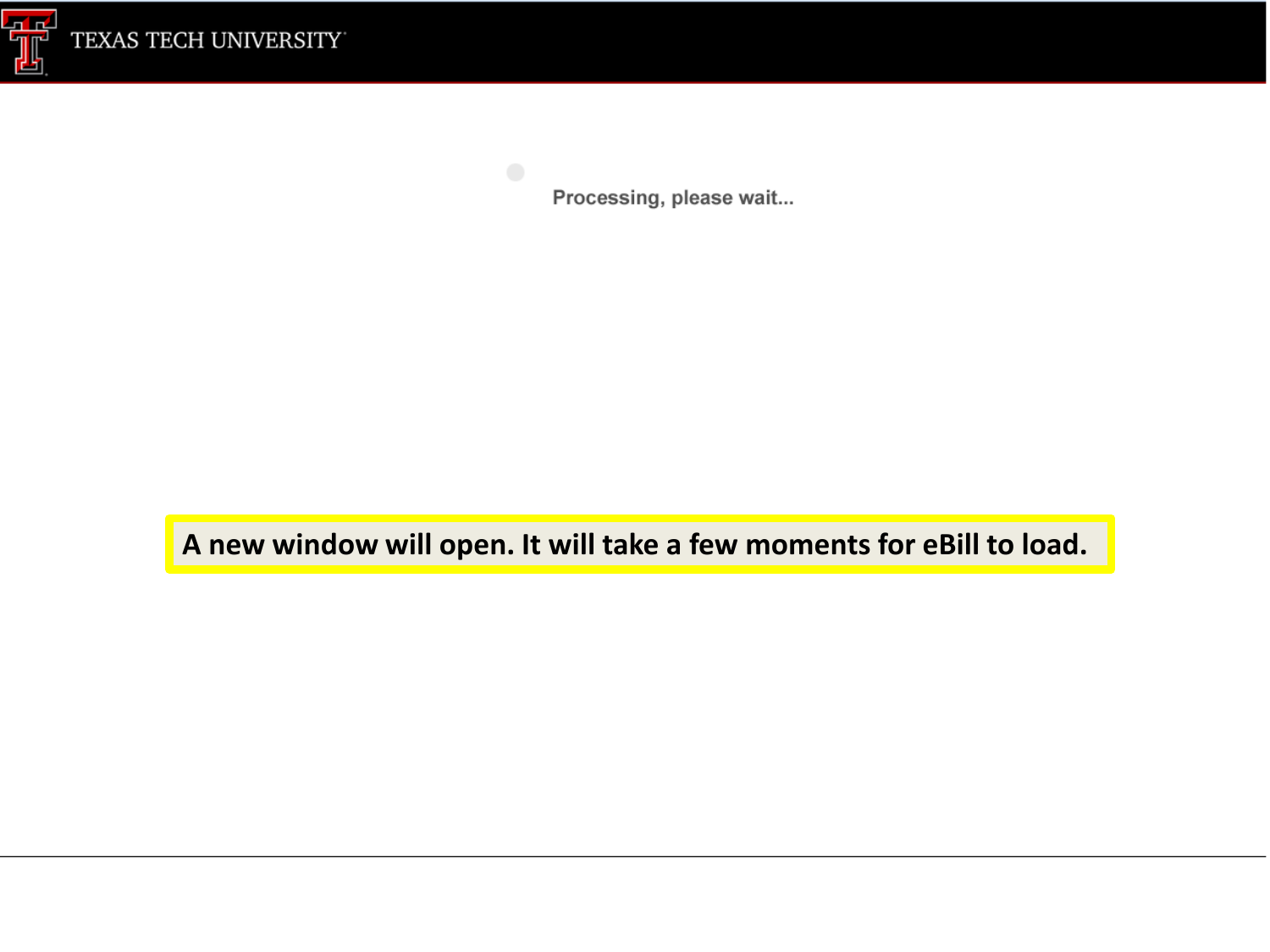

### TEXAS TECH UNIVERSITY



• Credit card payments must be processed online through the eBill system

• If you choose to pay by credit card, you will no longer have the ability to save that payment information or schedule automatic payments

For more information visit the SBS web page www.sbs.ttu.edu and click the 'LEARN MORE' button under the Credit Card Service Fee.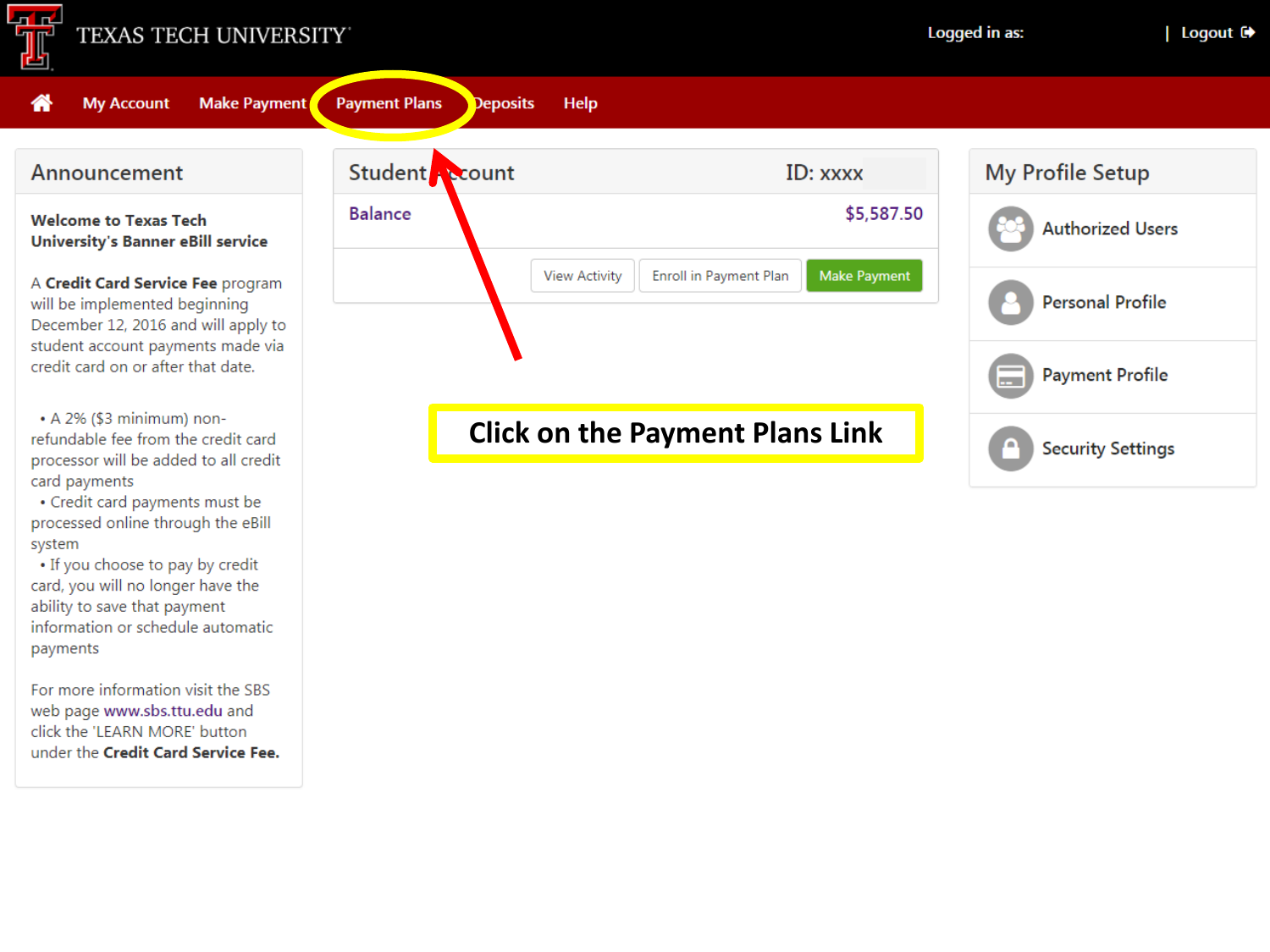

**My Profile** 

**Enroll Now** 

# **Payment Plans**

**Manage Plans Plan History** 

**My Account** 

쏡

**Make Payment** 

You are not yet enrolled in a payment plan for the current term.

**Payment Plans** 

**Deposits** 

Help

There are active plans for which you may be eligible to enroll.

**Click on the "Enroll Now" button.** 

Please note that only the user who sets up the payment plan will be able to make the installment payments.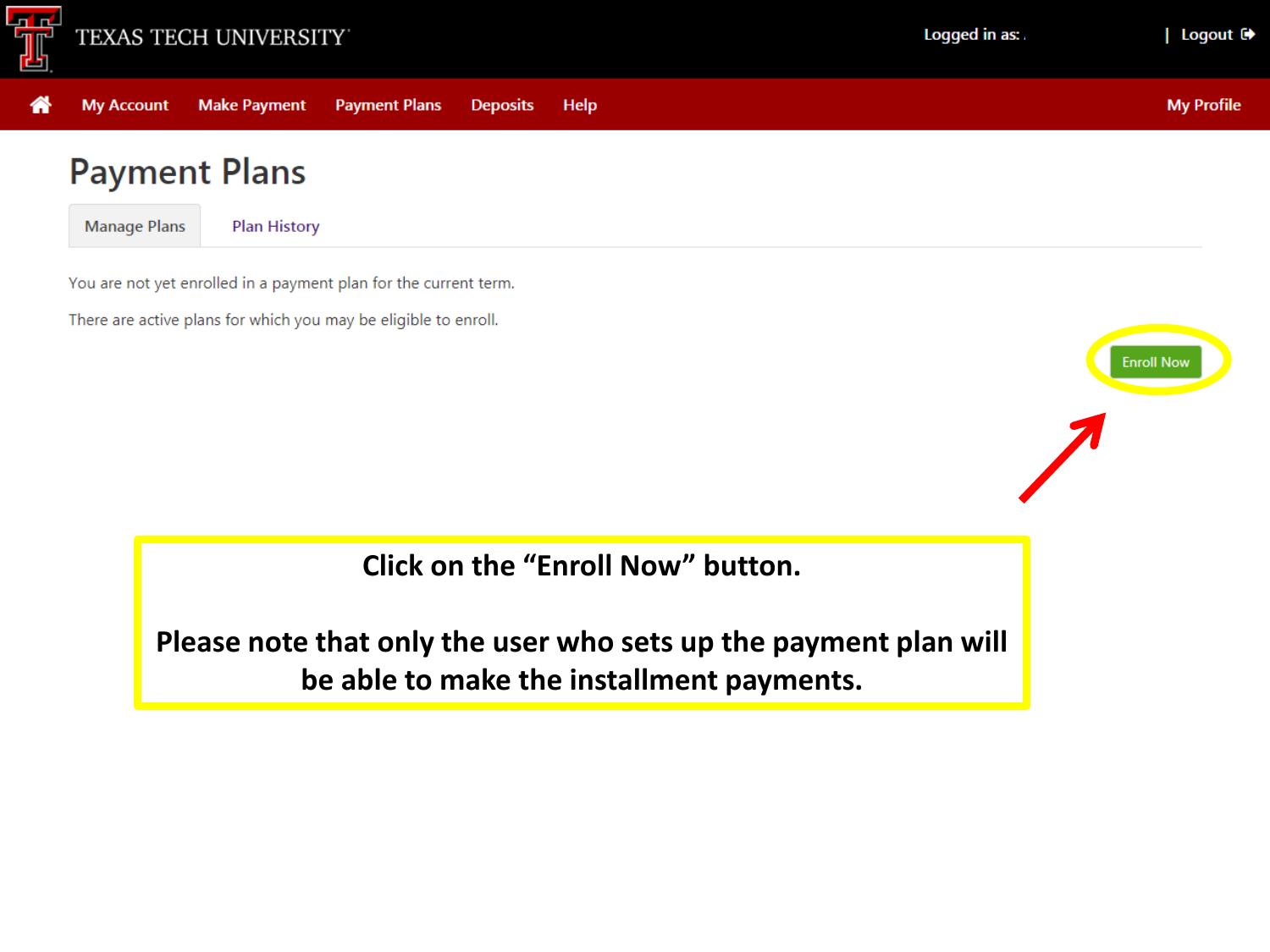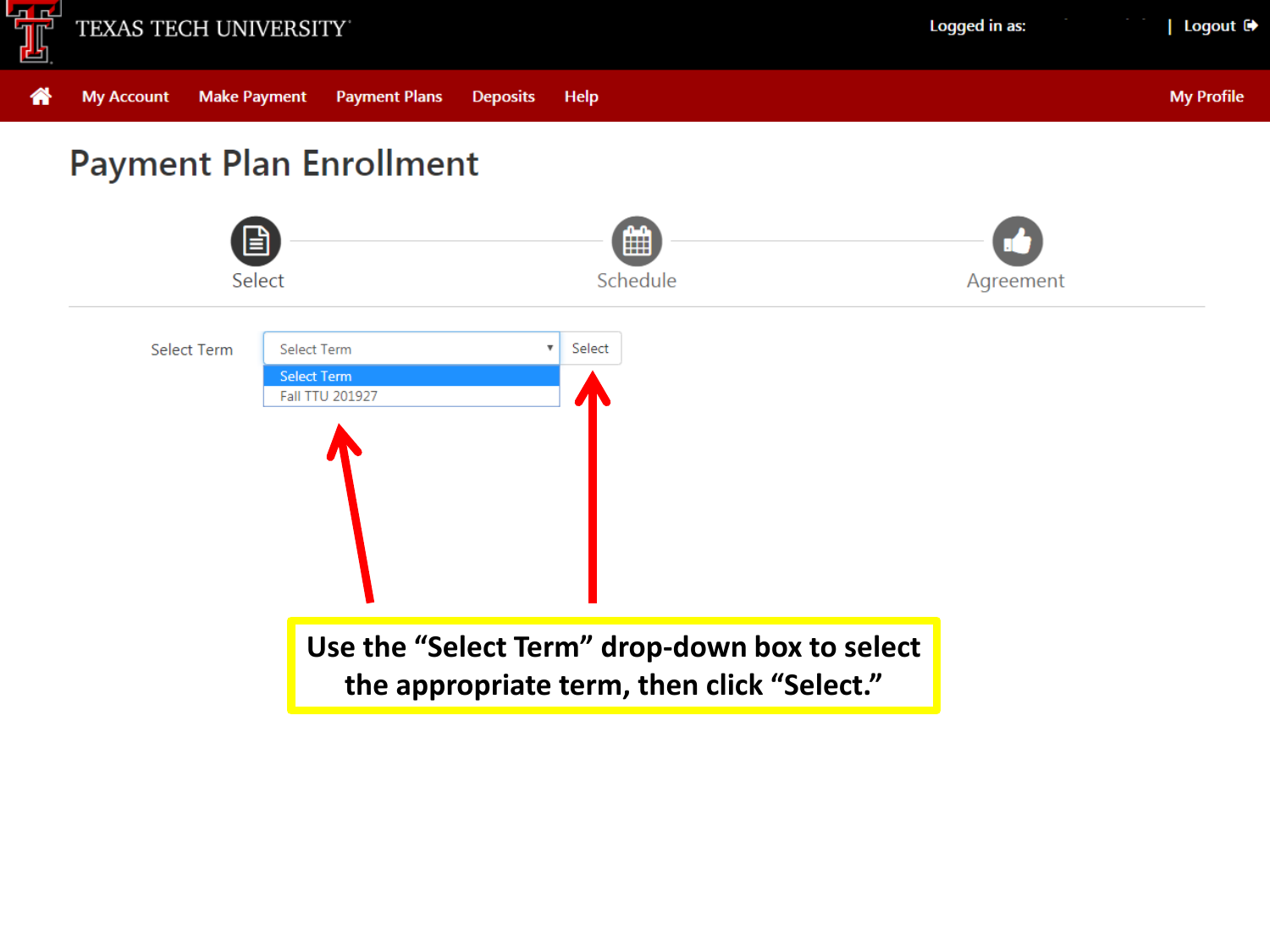

**Make Payment** 

**My Account** 

**Payment Plans** 

**Deposits** 

省

**My Profile** 

**Payment Plan Enrollment** m Select Schedule Agreement Select Term Fall TTU 201927  $\boldsymbol{\mathrm{v}}$ Select

Help

| <b>Plan Name</b>                  | <b>Setup Fee</b> | <b>Installments</b> | <b>Late Payment Fee</b> | Action            |
|-----------------------------------|------------------|---------------------|-------------------------|-------------------|
| 201927 TTU Budget Payment Plan    | \$25.00          |                     | \$50.00                 | Select<br>Details |
| 201927 TTU Emergency Payment Plan | \$25.00          |                     | \$50.00                 | Select<br>Details |

**Click "select" for the payment plan you wish to enroll in.**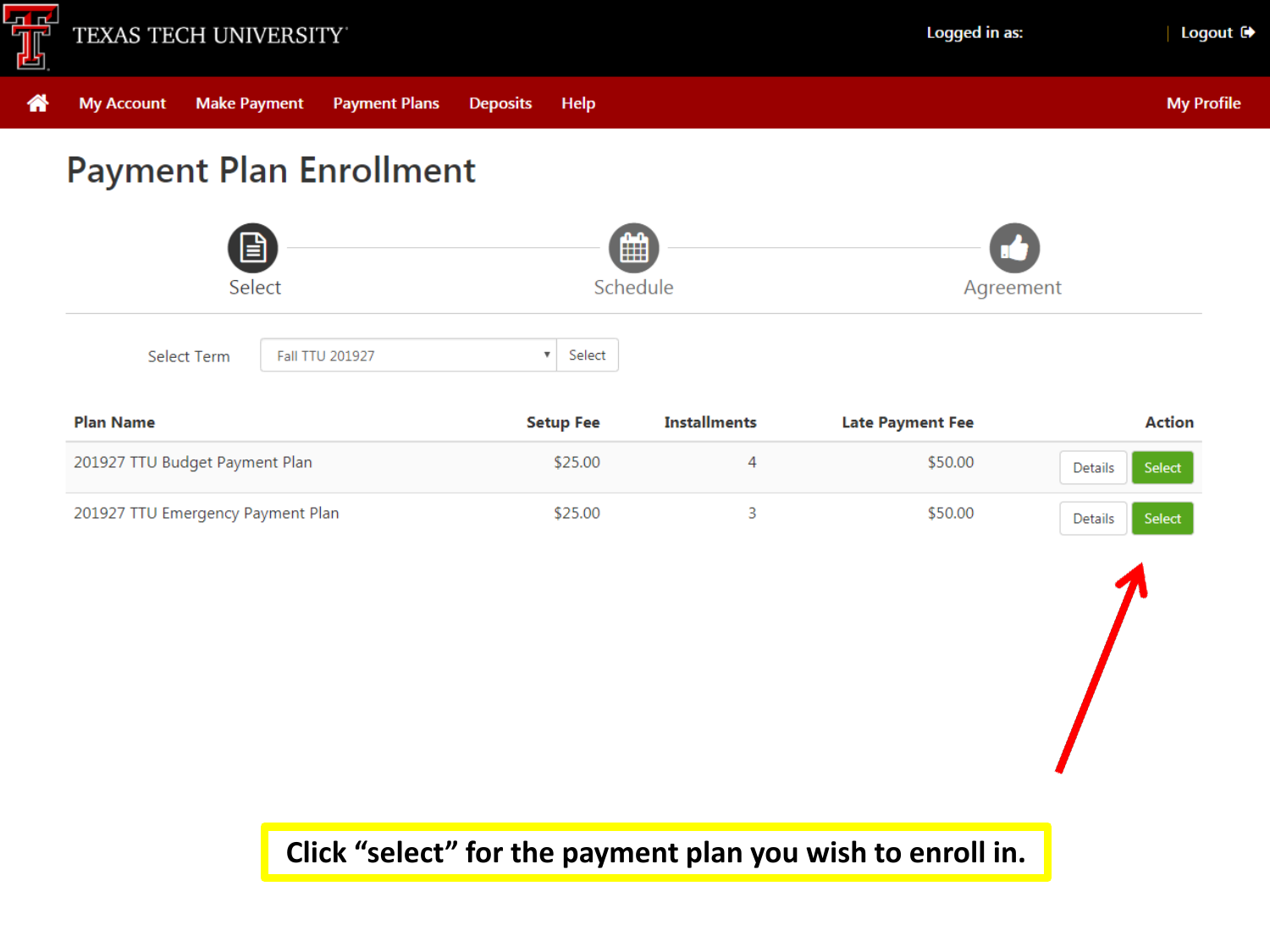

**My Account** 

俗

 $PI$ 

# **Payment Plan Enrollment**

**Payment Plans** 

**Deposits** 

Help

**Make Payment** 



## 201927 TTU Budget Payment Plan

Please review your payment schedule carefully before completing your enrollment. Also, please note that amounts listed on this page may include account activity that is more recent than any billing statement you might have received. In the Account Activity page, you can review all recent charges and credits to your account.

| <b>Description</b>                                    | Charges(\$)          | Credits(\$)              |  |
|-------------------------------------------------------|----------------------|--------------------------|--|
| Tuition                                               | 4,095.00             |                          |  |
| Mandatory Fees                                        | 1,517.50             |                          |  |
|                                                       |                      | <b>Balance: 5,612.50</b> |  |
|                                                       | Optional down paymer | 0.00                     |  |
| ease note that a down payment reduces the balance you |                      |                          |  |

| <b>Payment Schedule</b> |                         |             |                       |                    |  |
|-------------------------|-------------------------|-------------|-----------------------|--------------------|--|
|                         | <b>Description</b>      | Due<br>Date | Amount<br>$paid:(\$)$ | Amount<br>Due:(\$) |  |
|                         | Setup fee               | Due now     | 0.00                  | 25.00              |  |
|                         | Installment<br>1        | 11/25/18    | 0.00                  | 1,403.13           |  |
|                         | Installment<br>2        | 12/25/18    | 0.00                  | 1,403.13           |  |
|                         | Installment<br>3        | 1/25/19     | 0.00                  | 1,403.13           |  |
|                         | <b>Installment</b><br>4 | 2/25/19     | 0.00                  | 1,403.11           |  |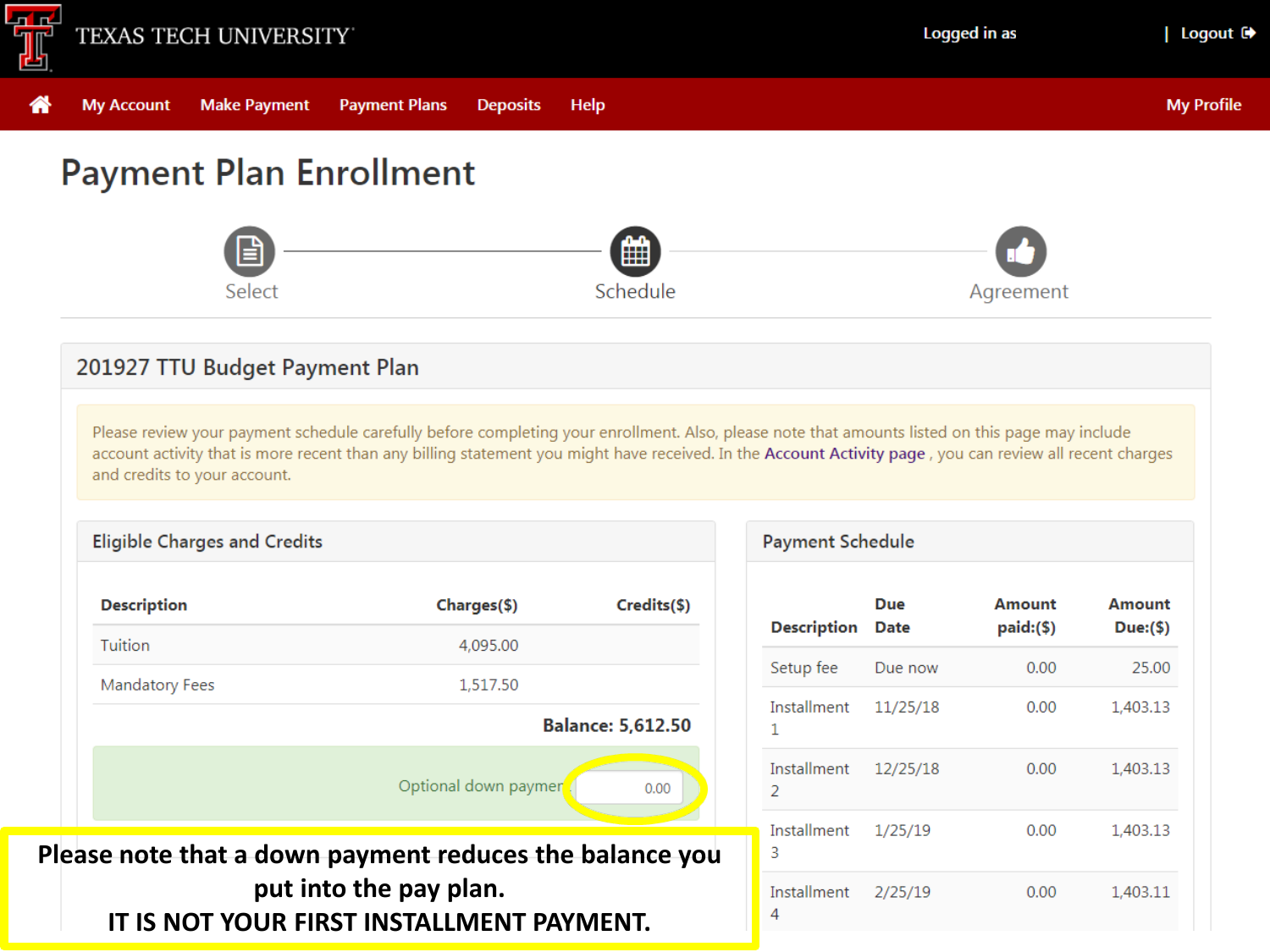| <b>Eligible Charges and Credits</b> |                                                                                                                                                                                                                                                                                                                                               |                          | <b>Payment Schedule</b>       |             |                                 |               |
|-------------------------------------|-----------------------------------------------------------------------------------------------------------------------------------------------------------------------------------------------------------------------------------------------------------------------------------------------------------------------------------------------|--------------------------|-------------------------------|-------------|---------------------------------|---------------|
| <b>Description</b>                  | Charges(\$)                                                                                                                                                                                                                                                                                                                                   | Credits(\$)              |                               | <b>Due</b>  | <b>Amount</b>                   | <b>Amount</b> |
| Tuition                             | 4,095.00                                                                                                                                                                                                                                                                                                                                      |                          | <b>Description</b>            | <b>Date</b> | $paid:(\$)$                     | Due:(\$)      |
| <b>Mandatory Fees</b>               | 1,517.50                                                                                                                                                                                                                                                                                                                                      |                          | Setup fee                     | Due now     | 0.00                            | 25.00         |
|                                     |                                                                                                                                                                                                                                                                                                                                               | <b>Balance: 5,612.50</b> | Installment<br>1              | 11/25/18    | 0.00                            | 1,403.13      |
|                                     | Optional down payment                                                                                                                                                                                                                                                                                                                         | 0.00                     | Installment<br>$\overline{2}$ | 12/25/18    | 0.00                            | 1,403.13      |
|                                     |                                                                                                                                                                                                                                                                                                                                               |                          | Installment<br>3              | 1/25/19     | 0.00                            | 1,403.13      |
|                                     |                                                                                                                                                                                                                                                                                                                                               |                          | Installment<br>4              | 2/25/19     | 0.00                            | 1,403.11      |
|                                     |                                                                                                                                                                                                                                                                                                                                               |                          |                               |             | <b>Total Amount Paid: 0.00</b>  |               |
|                                     | Your "Total due now"                                                                                                                                                                                                                                                                                                                          |                          |                               |             | Total of installments: 5,612.50 |               |
|                                     | must be paid at time of<br>payment plan enrollment.                                                                                                                                                                                                                                                                                           |                          |                               |             | Total due now: 25.00            |               |
| <b>Set up Automatic Payments</b>    | Would you like to set up payments to be made automatically on the dates shown above?<br>● Yes, I want to set up my payments. Let me choose the payment method that will automatically be used to make a payment on each due date.<br>● No, I don't want to set up payments. I will come back and make each payment on or before the due date. |                          |                               |             |                                 |               |
|                                     | Select "yes" for automatic payment of<br>installments or "no" for self-payment of<br>installments, then click "Continue."                                                                                                                                                                                                                     |                          |                               |             |                                 | Continue      |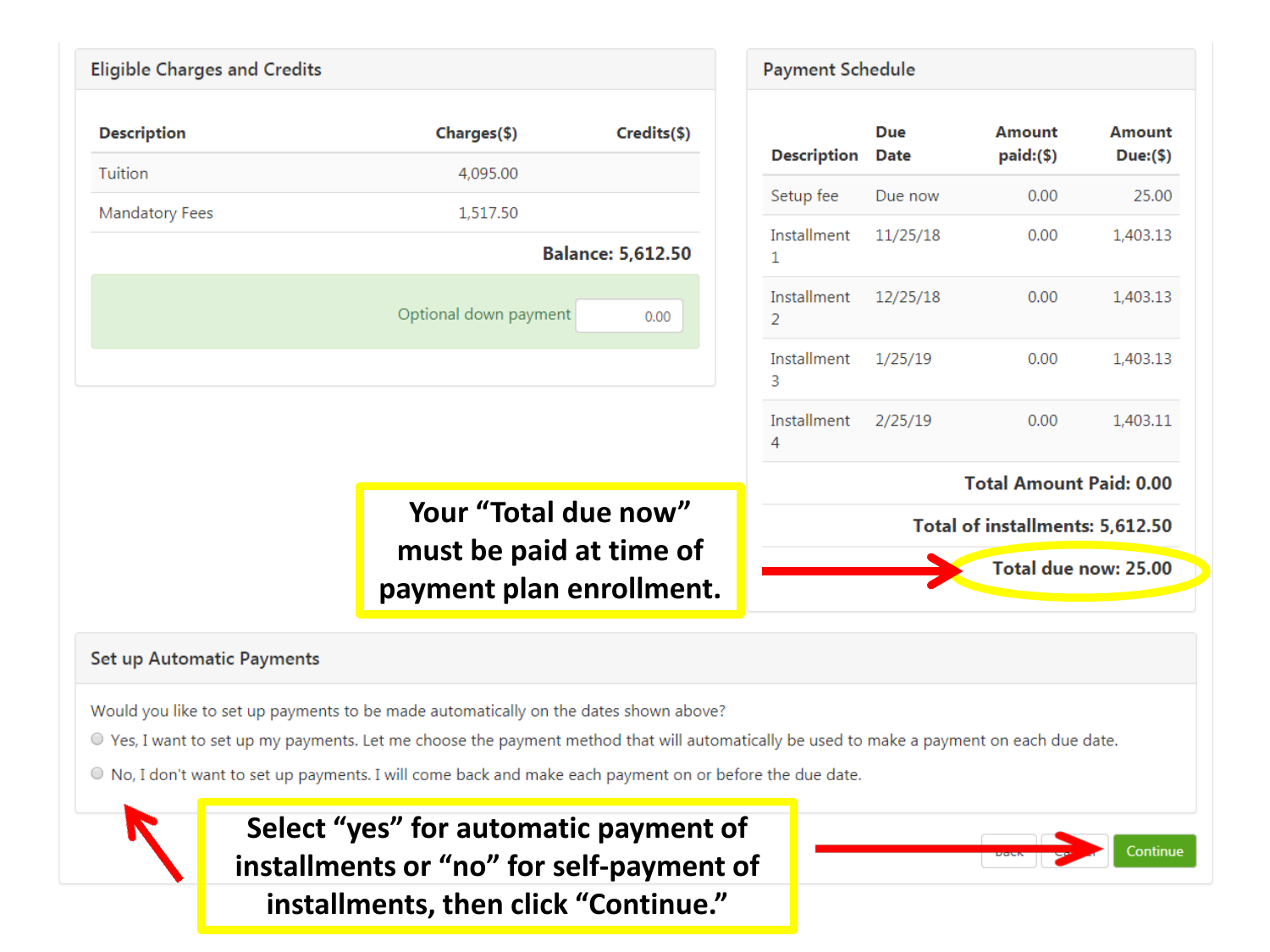

# **Payment Plan Enrollment**



- You must pay the plan fees before enrollment can be processed.
- . All installments are paid automatically on their due dates. The payment method you choose will be used for all these payments.
- You are responsible for making sure that the payment method remains valid for the duration of this payment plan.
- If installment amounts change due to new charges or credits, the amounts of scheduled payments will adjust accordingly.

| Amount | \$25.00                                                                                                 |                            |
|--------|---------------------------------------------------------------------------------------------------------|----------------------------|
| Method | Select Method                                                                                           |                            |
|        |                                                                                                         | Back<br>Continue<br>Cancel |
|        | *Credit card payments are handled through Pappath®, a tuition payment service.                          |                            |
|        | <b>Electronic Check</b> - Payments can be made from a personal checking or savings account.             |                            |
|        | Select the type of payment method you<br>wish to use from the drop down menu,<br>then click "Continue." |                            |

**My Profile**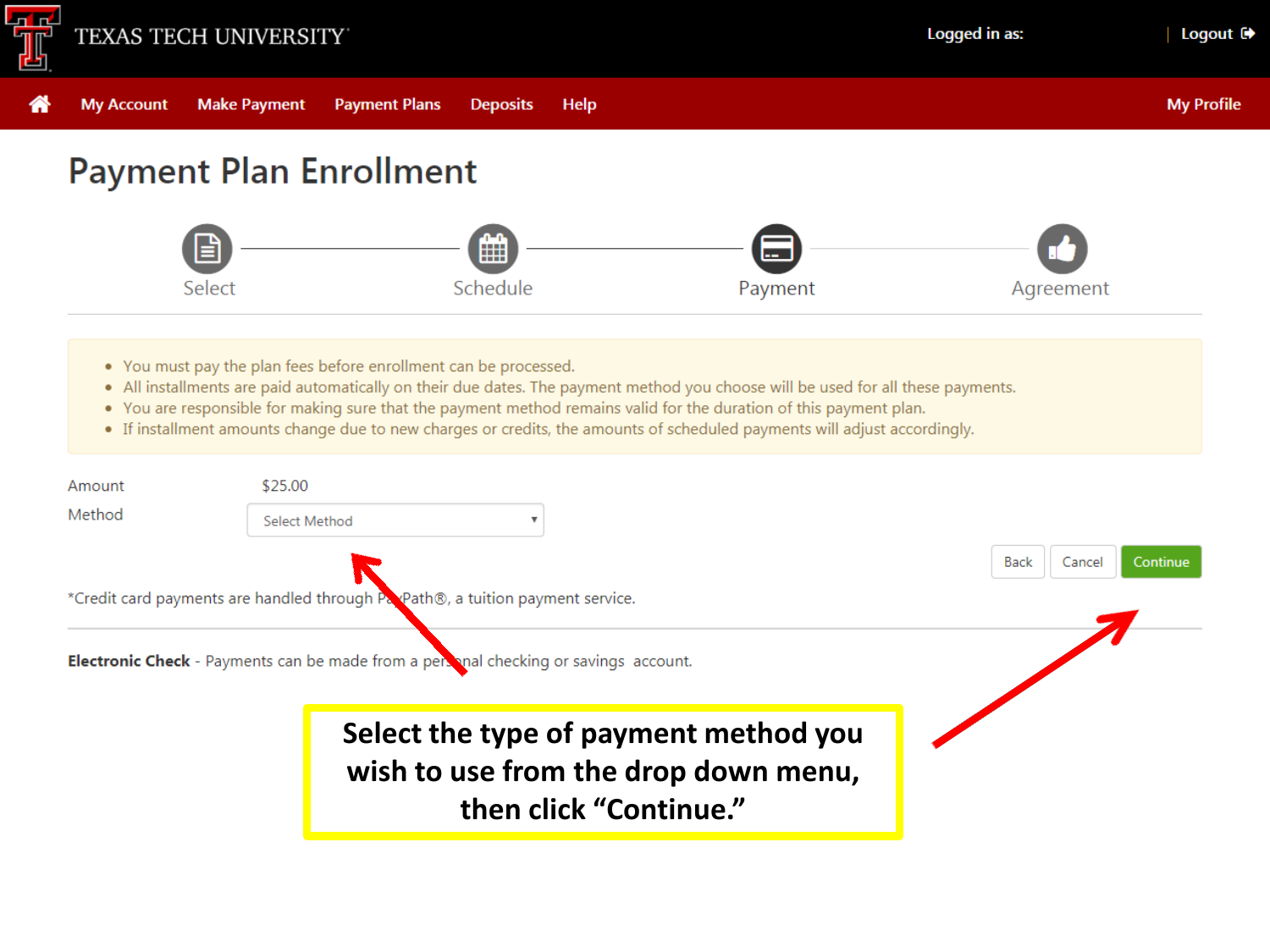

**My Account** 

**Make Payment** 

Help

## **Payment Plan Enrollment**

**Payment Plans** 



- . You must pay the plan fees before enrollment can be processed.
- . All installments are paid automatically on their due dates. The payment method you choose will be used for all these payments.
- . You are responsible for making sure that the payment method remains valid for the duration of this payment plan.
- If installment amounts change due to new charges or credits, the amounts of scheduled payments will adjust accordingly.

| Amount | \$25.00                                 |  |  |
|--------|-----------------------------------------|--|--|
| Method | New Electronic Check (checking/savings) |  |  |

**Enter your payment and billing** information, and click "Continue".

\*Credit card payments are handled through PayPath®, a tuition payment service

### **Account Information**

#### \* Indicates required fields

You can use any personal checking or savings account.

Do not enter other accounts, such as corporate account num rs, credit cards, home equity, or traveler's checks.

Do not enter debit card numbers. Instead, enter the mplete routing number and bank account number as found on a whal check.

| *Account type: |  |
|----------------|--|
|                |  |
|                |  |

\*Routing number: (Example)

\*Bank account number:

| *Confirm account number: |  |  |
|--------------------------|--|--|
|--------------------------|--|--|

# You must give your payment method a name if you selected Automatic Payments.

Checking

### **Billing Information** \*Name on account: **Raider Red** Check here for an international address \*Billing address: 1 Raider Way Billing address line two: \*City: Lubbock \*State/Province: Texas (TX) \*Postal Code: 79409 \*Save payment method as: Red's Credit Union Checking (example My Checking)  $C$  ncel Continue Back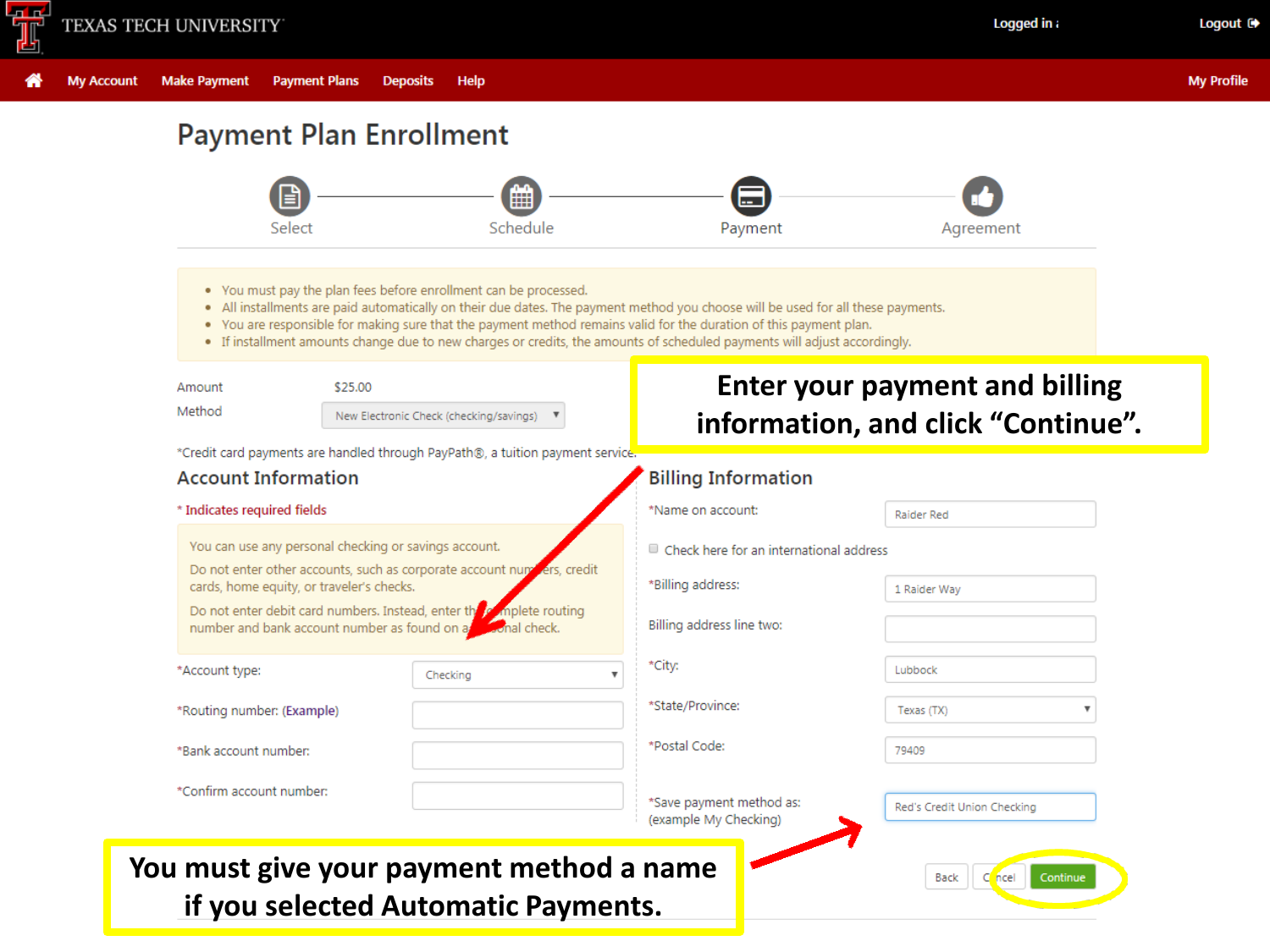**Read the payment** 

conditions" and

then click

"Continue."

## Paymer

#### **Payment Plan Agreement**

. By agreeing and continuing, you will also be submitting a payment today of \$25.00 as a part of your enrollment.

| Please read the following agreement carefully before you continue. |                                                                              |            |  |
|--------------------------------------------------------------------|------------------------------------------------------------------------------|------------|--|
| <b>Finance Charge</b>                                              | The dollar amount the credit will cost you, including all fees.              | \$25.00    |  |
| <b>Amount Financed</b>                                             | The amount of credit provided to you or on your behalf.                      | \$5,612.50 |  |
| <b>Total of Payments</b>                                           | The amount you will have paid after you have made all payments as scheduled. | \$5,637.50 |  |

You have the right to receive at this time an itemization of the Amount Financed. Select View Worksheet below for a printable version of this itemization.

If you pay your plan off early, you will not have to pay a penalty and you will not be entitled to a refund of part of the finance charge.

understand that I have scheduled my 4 installment payments and these payments will automatically be processed on the due date specified for each installment. I understand that INSTALLMENT AMOUNTS MAY CHANGE over time to account for any new charges, payments, or financial aid adjustments. I also agree to pay the payment plan setup fee of \$25.00. I understand that a late fee of \$50.00 of the total remaining amount due will be assessed for each installment payment that is late. I also understand that failure to meet the terms of this agreement may entitle Texas Tech University System to (1) declare the full balance plus late fees immediately due and payable by law, (2) refer the balance to an external collection agency, upon which the balance may increase by up to 30% as allowed by Texas Government Code Sec. 2107.003 (3) refuse subsequent registration for any classes and/or drop current classes (4) deny future enrollment in any payment plan, and (5) withhold grades, diplomas, or transcripts from being released until the unpaid balance, as well as all attorney fees, legal expenses, and other collection costs are paid in full.

Installment 2 in the amount of \$1,403.13 due on 12/25/18.

Installment 3 in the amount of \$1,403.13 due on 1/25/19.

Installment 4 in the amount of \$1,403.11 due on 2/25/19.

For fraud detection purposes, your internet address has been logged:

ANY FALSE INFORMATION ENTERED HEREON CONSTITUTES AS FRAUD AND SUBJECTS THE PARTY ENTERING SAME TO FELONY PROSECUTION UNDER BOTH FEDERAL AND STATE LAWS OF THE UNITED STATES. VIOLATORS WILL BE PROSECUTED TO THE FULLEST EXTENT OF THE LAW.

Enrollment in this plan constitutes a financial obligation between you and the University. All proceeds of this agreement will be used for educational purposes and constitutes an educational loan pursuant to 11 U.S.C. § 523(a)(8).

To revoke this authorization agreement you must contact sbs@ttu.edu.

Print and retain a copy of this agreement.

Please check the box below to agree to the terms and continue.

I agre to the terms and conditions

#### **My Profile**

ment

plan agreement. Check the box by "I agree to the terms and

3v agreeing.

Installment 1 in the amount of \$1,403.13 due on 11/25/18.

This agreement is dated Friday, October 19, 2018.

Print Worksheet

Print Agreement

Back

Continue Cancel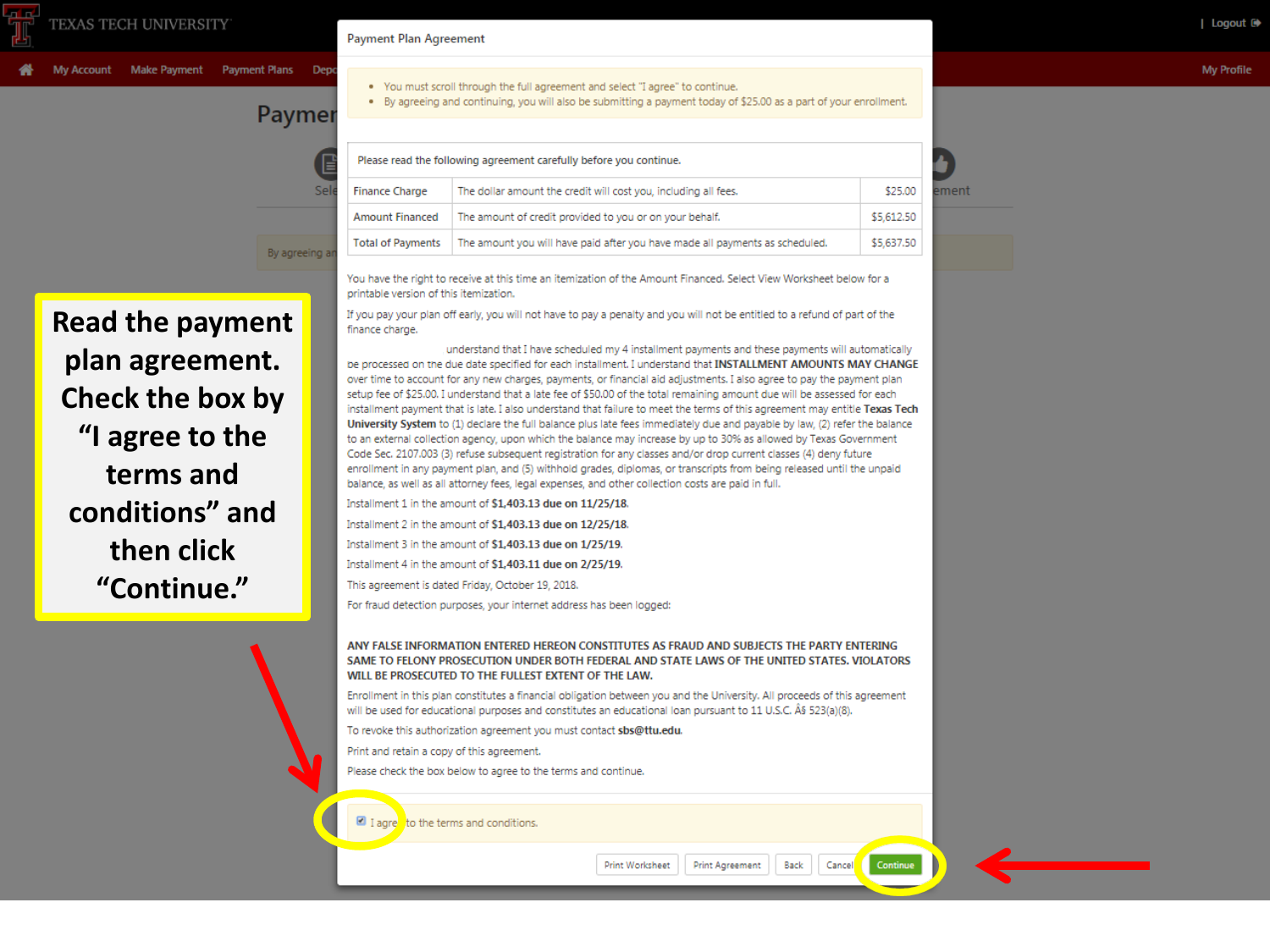

Logged

## **Payment Plan Enrollment**



#### **ACH Payment Agreement**

I hereby authorize Texas Tech University System to initiate debit or credit entries to my Depository according to the terms below, and for my Depository to debit or credit the same to such account. In the event that this electronic payment is returned unpaid for any reason, I understand that a \$30.00 return fee will be added to my student account.

Name:

Address:

Depository:

#### **Raider Red**

1 Raider Way Lubbock TX 79409

**CITY BANK N A** 5219 CITY BANK PARKWAY LUBBOCK.TX 794073501

Routing Number:

Account Number:

This agreement is dated Friday, October 19, 2018.

For fraud detection purposes, your internet address has been logged:

10/19/18 4:04:23 PM CDT

Any false information entered hereon constitutes as fraud and subjects the party entering same to felony prosecution under both  $F_0$ laws of the United States. Violators will be prosecuted to the fullest extent of the law.

To revoke this authorization agreement you must contact: sbs@ttu.edu

Print and retain a copy of this agreement.

Please check the box below to agree to the terms and continue.

 $\Box$  I aghet to the above terms and conditions.

| Logout D+

**Read the payment** agreement. Check the box by "I agree to the above terms and conditions" and then click "Continue."

Continue